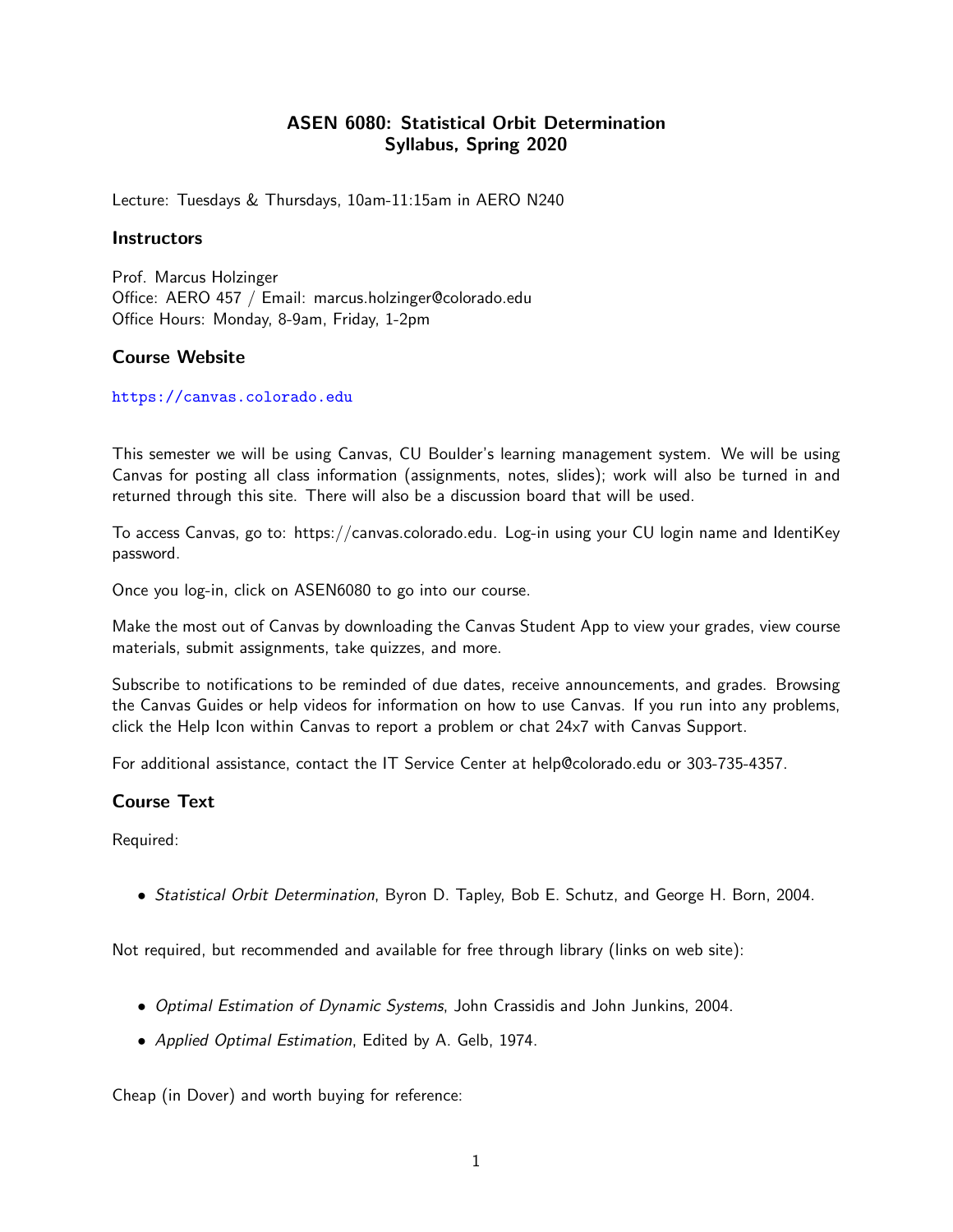- Factorization Methods for Discrete Sequential Estimation, Gerald J. Bierman, 2006.
- Stochastic Processes and Filtering Theory, Andrew H. Jazwinski, 2007.

# Course Description

ASEN 6080 is a course providing an in-depth discussion of advanced orbit determination techniques. The focus is on the fundamentals of these methods based on non-linear estimation theory and, critically, the ability to implement them in software.

# Course Format

The course will consist of two weekly lectures, homework and a final project. Lecture attendance is highly recommended since many topics are not covered in the course textbook. The final project will be assigned mid-semester, and will be due at the end of the semester (exact date to be announced). Project presentations will be held the last week of class or during the finals week (TBD) and will count toward the 10% participation grade.

Collaborative study and exploration of the course material is highly encouraged.

# Course Grading

| Project 1  | 25% |
|------------|-----|
| Project 2  | 35% |
| Homework   | 30% |
| Discussion | 10% |

## Homework

Electronic submission of each homework is due at/by the beginning of lecture on the specified due date. Late assignments will not be accepted unless there are extenuating circumstances (at my judgement).

Homework grading is on a scale of 0 <sup>→</sup> "-" <sup>→</sup> "" <sup>→</sup> "+" scale as follows.

- $\bullet$  0 = assignment not turned in
- $\bullet$  " $\checkmark$ -" = assignment turned in, but either not complete or with major errors
- $\bullet$  " $\checkmark$ " = assignment turned in complete
- $\sqrt{a^2 + b^2}$  = assignment turned in complete with above average effort/analysis

It is expected that students will generally get a " $\sqrt{ }$ " or " $\sqrt{+}$ " on all assignments. Averaging above a " $\sqrt{ }$ " for the term will receive all homework points.

## Projects

There are two projects in this course. They both require significant coding effort and analysis. The details will be released later in the semester. See the class schedule for the timing of the projects.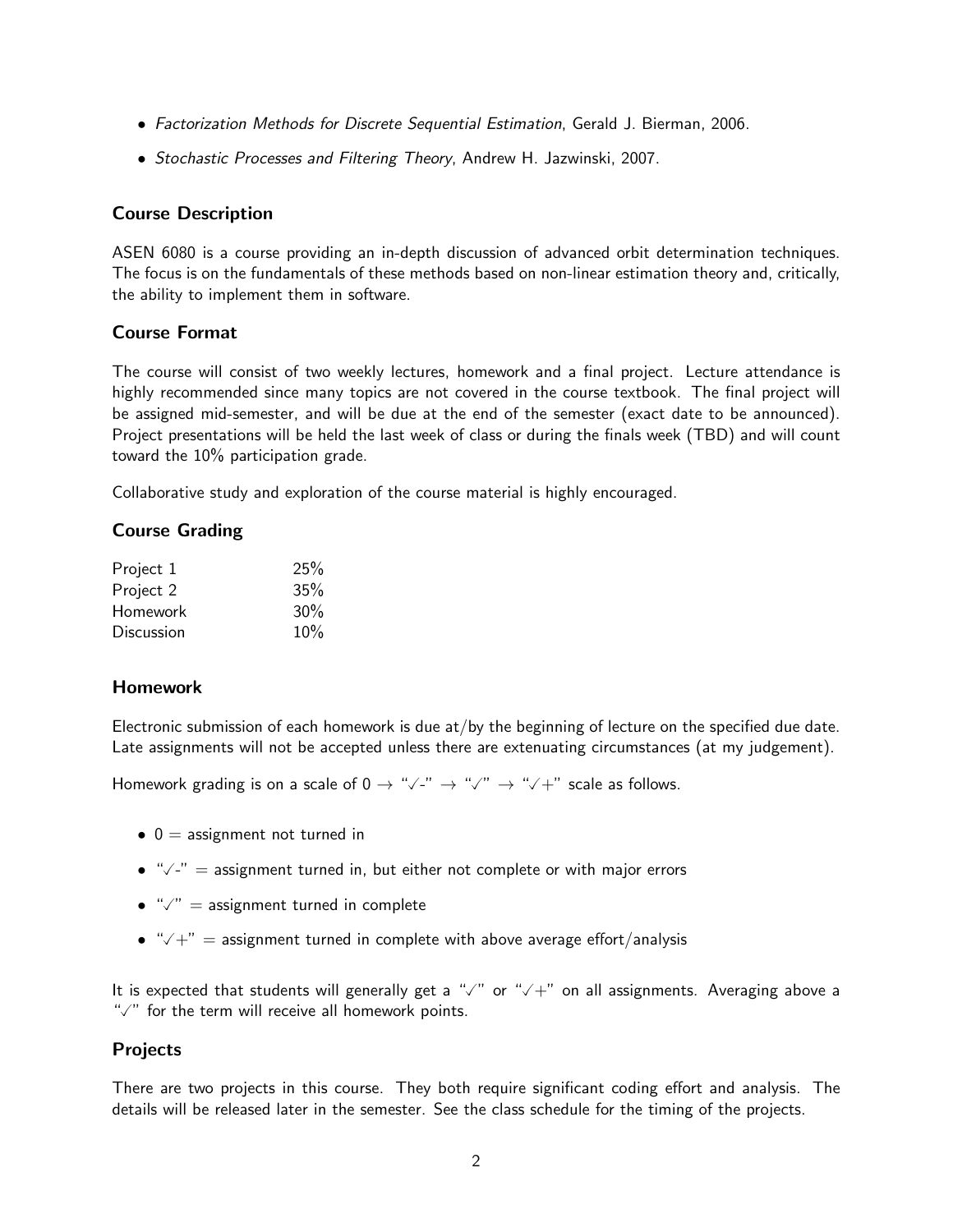# **Discussion**

Discussion requirements can be satisfied through speaking out loud in class and/or by adding to online discussion. It is often the case that you can explain things better to one another than I will explain them to you - I want you to all take advantage of this. Furthermore, just because you think you understand something doesn't mean you should stop thinking about it - ask any professor and they will tell you that mastering material reaches a new level once you teach it.

# Zoom Information for Distance Students

While this course contains a distance learning section, classrooms in the AERO building are not fully equipped for live concurrent discussions with distance students during lecture. Instead, lecture capture is used, providing recorded lectures.

# 1 University Policies

This class will be conducted in accordance with university policies:

## 1.1 Accommodation for Disabilities

If you qualify for accommodations because of a disability, please submit your accommodation letter from Disability Services to your faculty member in a timely manner so that your needs can be addressed. Disability Services determines accommodations based on documented disabilities in the academic environment. Information on requesting accommodations is located on the Disability Services website (<www.colorado.edu/disabilityservices/students>). Contact Disability Services at 303-492-8671 or dsinfo@colorado.edu for further assistance. If you have a temporary medical condition or injury, see [Temporary Medical Conditions](http://www.colorado.edu/disabilityservices/students/temporary-medical-conditions) under the Students tab on the Disability Services website.

## 1.2 Religious Holidays

Campus policy regarding religious observances requires that faculty make every effort to deal reasonably and fairly with all students who, because of religious obligations, have conflicts with scheduled exams, assignments or required attendance. In this class, you must let the instructors know of any such conflicts within the first two weeks of the semester so that we can work with you to make reasonable arrangements. See the [campus policy regarding religious observances](http://www.colorado.edu/policies/observance-religious-holidays-and-absences-classes-andor-exams) for full details.

## 1.3 Classroom and On-Campus Behavior

Students and faculty each have responsibility for maintaining an appropriate learning environment. Those who fail to adhere to such behavioral standards may be subject to discipline. Professional courtesy and sensitivity are especially important with respect to individuals and topics dealing with race, color, national origin, sex, pregnancy, age, disability, creed, religion, sexual orientation, gender identity, gender expression, veteran status, political affiliation or political philosophy. Class rosters are provided to the instructor with the student's legal name. I will gladly honor your request to address you by an alternate name or gender pronoun. Please advise me of this preference early in the semester so that I may make appropriate changes to my records. For more information, see the policies on [classroom behavior](http://www.colorado.edu/policies/student-classroom-and-course-related-behavior) and the [Student Code of Conduct.](http://www.colorado.edu/osccr/)